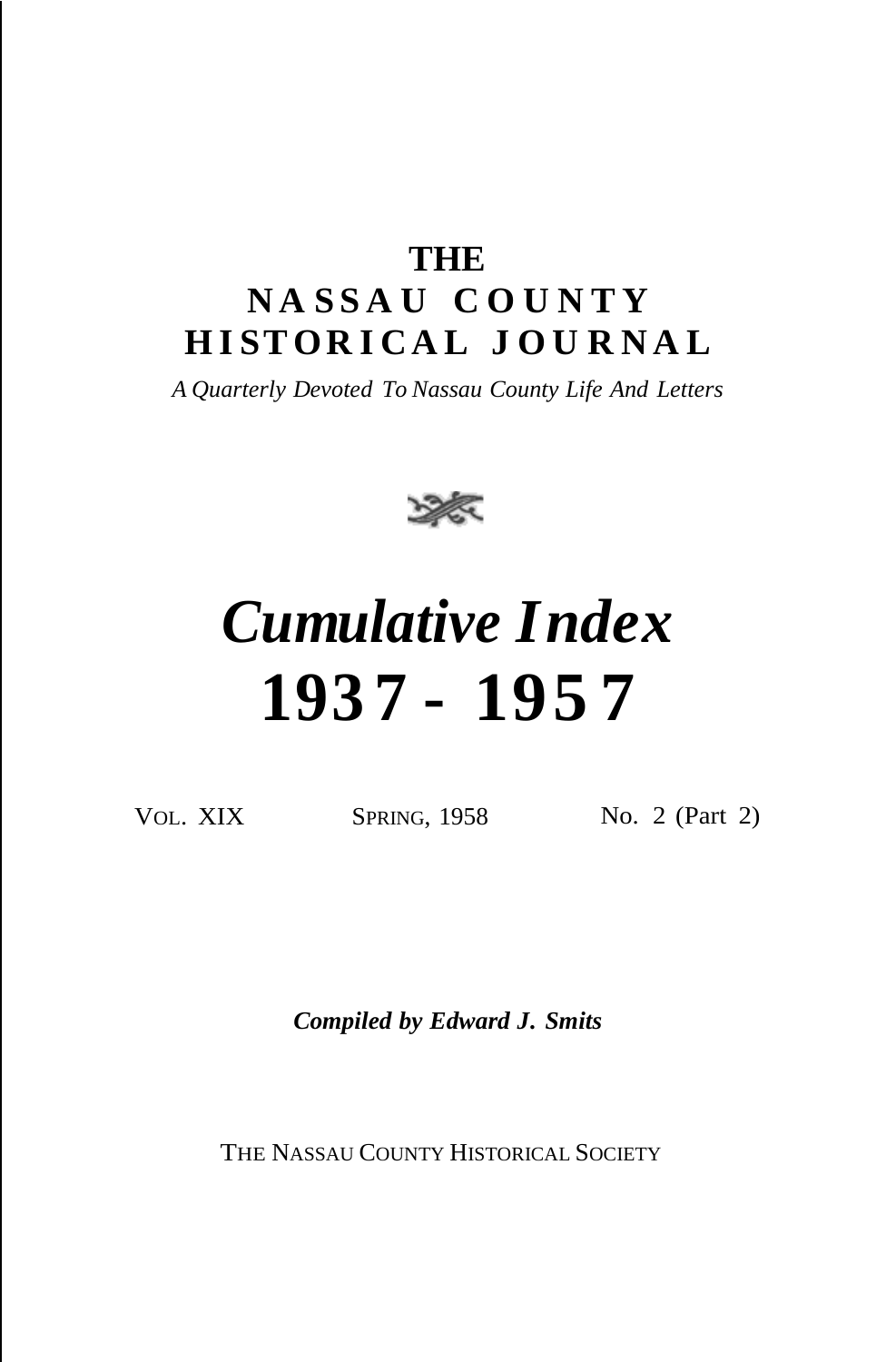#### **FOREWORD**

This *Cumulative Index, 1937-1957* to the *Nassau County Historical Journal,* compiled by Edward J. Smits in 1958, has been converted into electronic form in 2014. Nassau County Historical Society (NCHS) Trustee David R. Doucette scanned and converted the text from the original printed edition. We omitted from that version the inside front cover (listing 1958 NCHS officers, trustees, meeting dates, and membership dues) and substituted this Foreword. Also omitted was information about the *Journal,* which was on the inside of the original back cover; it is replaced here at the end with current information about the NCHS and the *Journal*. Otherwise editing was minimal; insertions in the electronic version are indicated by brackets [thus].

Edward J. Smits compiled this *Index* when he was Assistant Curator for the NCHS. He has been a trustee since 1963 and is currently a Vice President of the Society. He was a curator from 1955 to 1971 and Director of the Nassau County Division of Museum Services from 1971 to 1992. Since 1983, he has served pro bono as Nassau County Historian. He was Planning Coordinator of the Museums at Mitchel Planning Group, from 1994 to 2000, and Chief Executive Officer, Museums at Mitchel/Cradle of Aviation, from 2001 to 2004. He is the author of *Nassau Suburbia, U.S.A.* (1974) and articles in the *NCHS Journal.*

Some of the articles included in this *Index* were reprinted in later issues. Those more recent issues may be easier to locate. The authors and subjects whose reprinted articles are listed in the *Cumulative Index, 1958-1988* (also available on this website) include: Stanley Bergesen (Quaker School for Negroes); Robert Coles (L.I. Indians); George Combes (several articles on Hempstead); Wallace Davies (Privateering in Revolution); Harriette Norris (Powell Land Purchase); Julian Denton Smith (several articles); Louise Smith (LI Motor Parkway); and William Thomas (Plandome).

We trust this and our other indexes—as well as the articles themselves will be useful to researchers and all those interested in local history.

> Natalie A. Naylor President, NCHS September 2014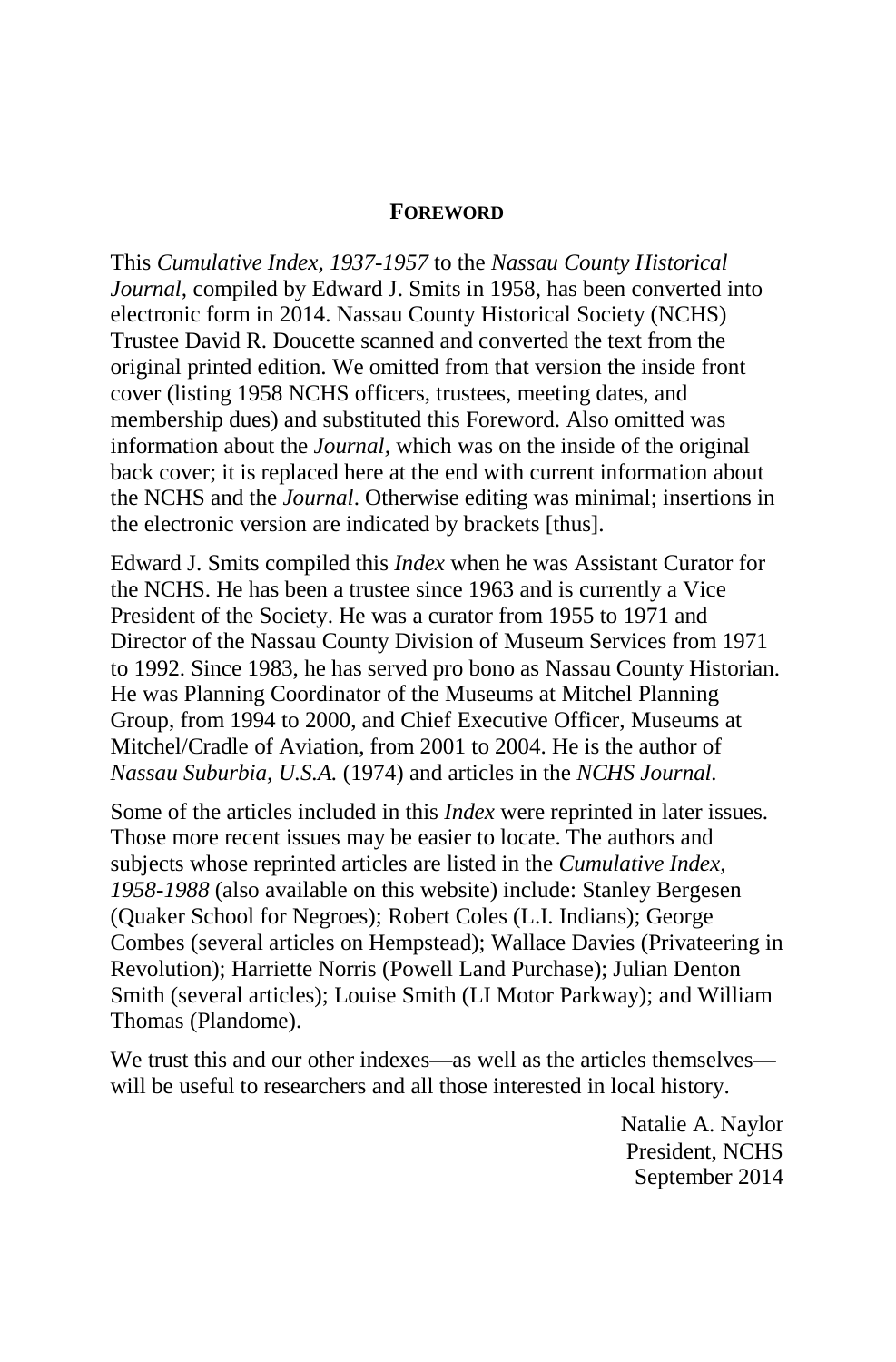#### THE NASSAU COUNTY HISTORICAL JOURNAL

#### CUMULATIVE INDEX

#### 1937-1957

#### *By Volume and Year*

| Volume 1:  | Summer; Winter, 1937; July 1938.              |
|------------|-----------------------------------------------|
| Volume 2:  | Fall, 1938; Spring, 1939.                     |
| Volume 3:  | Fall; Summer, 1940.                           |
| Volume 4:  | Spring; Fall, 1941.                           |
| Volume 5:  | March; Fall, 1942.                            |
| Volume 6:  | Spring; Fall, 1943.                           |
| Volume 7:  | Summer; Winter, 1944.                         |
| Volume 8:  | Summer, 1945.                                 |
| Volume 9:  | Spring; Fall, 1946.                           |
| Volume 10: | Summer, 1947.                                 |
| Volume 11: | Autumn, 1948.                                 |
| Volume 12: | Spring; Winter, 1950.                         |
| Volume 13: | October, 1951; January; Spring; Summer, 1952. |
| Volume 14: | Fall, 1952; Spring; Fall, 1953.               |
| Volume 15: | Spring; Fall 1954.                            |
| Volume 16: | Spring; Fall, 1955.                           |
| Volume 17: | Winter; Spring; Summer; Fall, 1956.           |
| Volume 18: | Winter; Spring; Summer; Fall, 1957            |

[All entries in the *Index* are to the designations above, with months and seasons abbreviated (e.g. Spr and Sum). Article titles were sometimes shortened in the *Index.* Some of the issues were double issues. The cover and table of content pages in the *Journals* included an issue number and sometimes a second season not reflected above, e.g. Vol.1, nos. 2-3, was the Fall-Winter 1937 issue, but in the *Index* is cited as Winter 37.]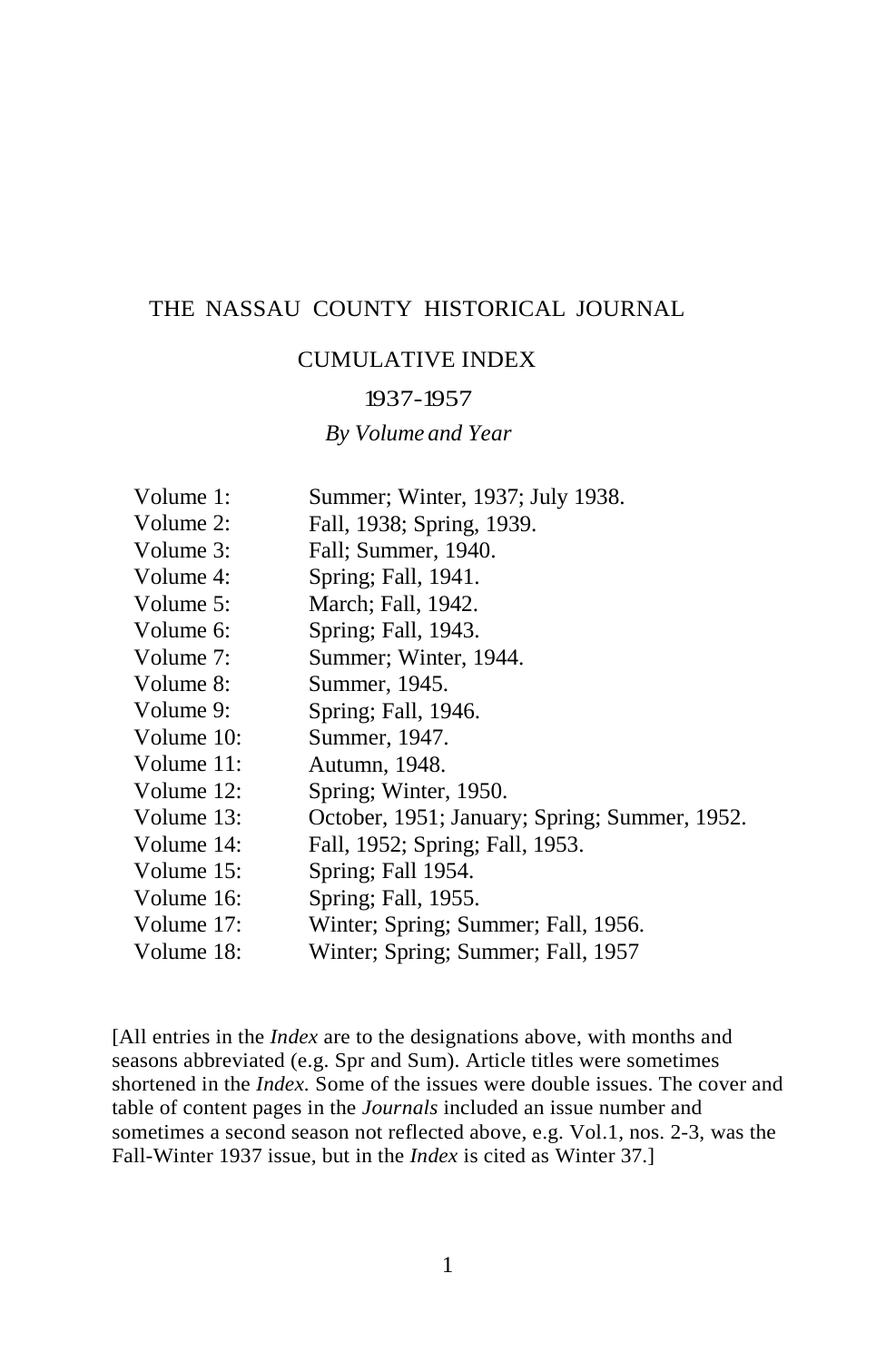## NASSAU COUNTY HISTORICAL JOURNAL, CUMULATIVE INDEX

#### 1937-1957

#### *Subject, Title and Author*

#### COMPILED BY EDWARD J. SMITS

#### AMERICAN REVOLUTION

First Battle on Long Island—Hempstead Swamp, Sum 37 pp 9-12 Long Island in the American Revolution, Spr 41 pp 5-7 Long Island Secret Agents of Gen'l Washington, Sum 45 pp 5-12 Long Island Under Martial Law, Fall 42 pp 70-83 Loyalism in Nassau County, Oct 51, pp 10-19 Privateering Around Long Island during the American Revolution, Fall 37 pp 36-39

Revolutionary Letters of Thomas Smith, Fall 43 pp 90-92

BACON, ROBERT LOW, Fall 38 p 24

BAILEY, PAUL

The Historically-Minded Group, article by, Fall 41 pp 91-92 The Story of Oyster Bay, article by, Fall 53 pp 106-115

#### BAKER, MRS. J. C.

The Mills of Nassau County, article by, Fall 42 pp 55-60

#### BASSETT, PRESTON R.

Nassau County's Golden Jubilee, article by, Spr 50 pp 5-14 Photograph of, Spr 50 pp 16, 20

The Sloop "Richard Udall" of Great Neck, article by, Winter 50 pp 13-17

#### BAYMAN

Bayman and His Passing, Fall 41 pp 67-71

#### BERG, PORTIA WILLIS

Brief Sketch of Capt. John Underhill, article by, Spr 39 pp 42-43 BERGESEN, STANLEY K.

> Quaker School for Negroes at Jericho, 1817, article by, Sum 57 pp 17-24

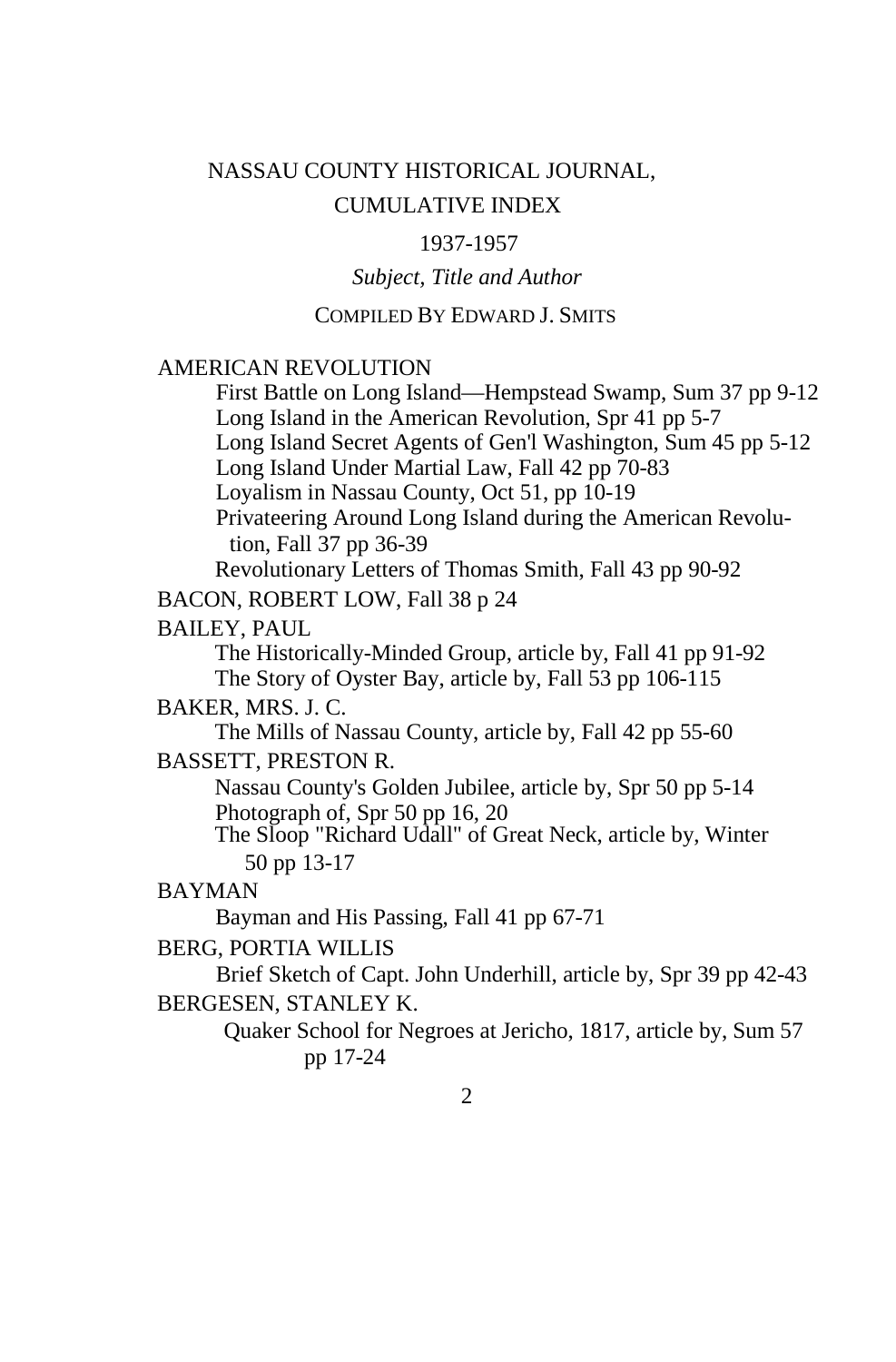```
BIEDERMANN, KENNETH
      Importance of Regional History, article by, Sum 57 pp 25-30
BIRDS
      Long Island Breeding Birds, Spr 54 pp 26-39
      Notes on some of the Birds of Oyster Bay, Spr 53 pp 83-85
BIRDSALL, BENJ. Fall 54 pp 51-61
BIRDSALL, JOHN L., Fall 38 p 24
BIRDSALL, MRS. JOHN, Fall 38 p 25
BLANK, JOHN A.
      Census of 1781, article by, Oct 51 pp 1-9 and Jan 52 pp 39-52
BROWER, MARION WILLETS
      Story of Roslyn Grist Mill, article by, Spr 39 pp 44-55
BRYANT, WILLIAM CULLEN
      Bryant—A Note of Appreciation, Sum 40 pp 25-26
      Leggett Diary, Mar 42 pp 43-50
      Portrait of, Sum 40 p 22
BURKLE, WILFRED
      L. I.'s Contribution to America's Greatness, article by, Aut 48
         pp 8-15
CANTIAG WOODS, Spr 53 p 72
CENSUS OF 1781, Oct 51 pp 1-9 and Jan 52 pp 39-52
CHILDREN'S LIBRARY AT WESTBURY, Sum 47 pp 22-30
CHORLEY, KENNETH
         What's Wrong with Historic Preservation, article by, Spr 57
         pp 1-10
CHRIST EPISCOPAL CHURCH, OYSTER BAY, 250 YRS. OF,
         Winter 56 pp 8-20
CIVIL WAR
         L. I. Contemporary Reflection Upon the Civil War, Winter 44 
         pp 10-17
CLAMS & CLAMDIGGERS, Jan 52 pp 31-38
COBBET, WILLIAM, Sum 37 p 22
COLDEN, CHARLES
      Flushing Remonstrance, article by, Fall 57 pp 1-5
COLES, FRANKLIN A., Fall 43 p 54
COLES, ROBERT
      Material Culture of the L. I. Indian, article by, Fall 41 pp 51-58
      The Story of a Bookplate, article by, Winter 44 pp 5-9
      Story of the Musketa Cove Patent of 1677, article by, Spr 46
         pp 10-14
```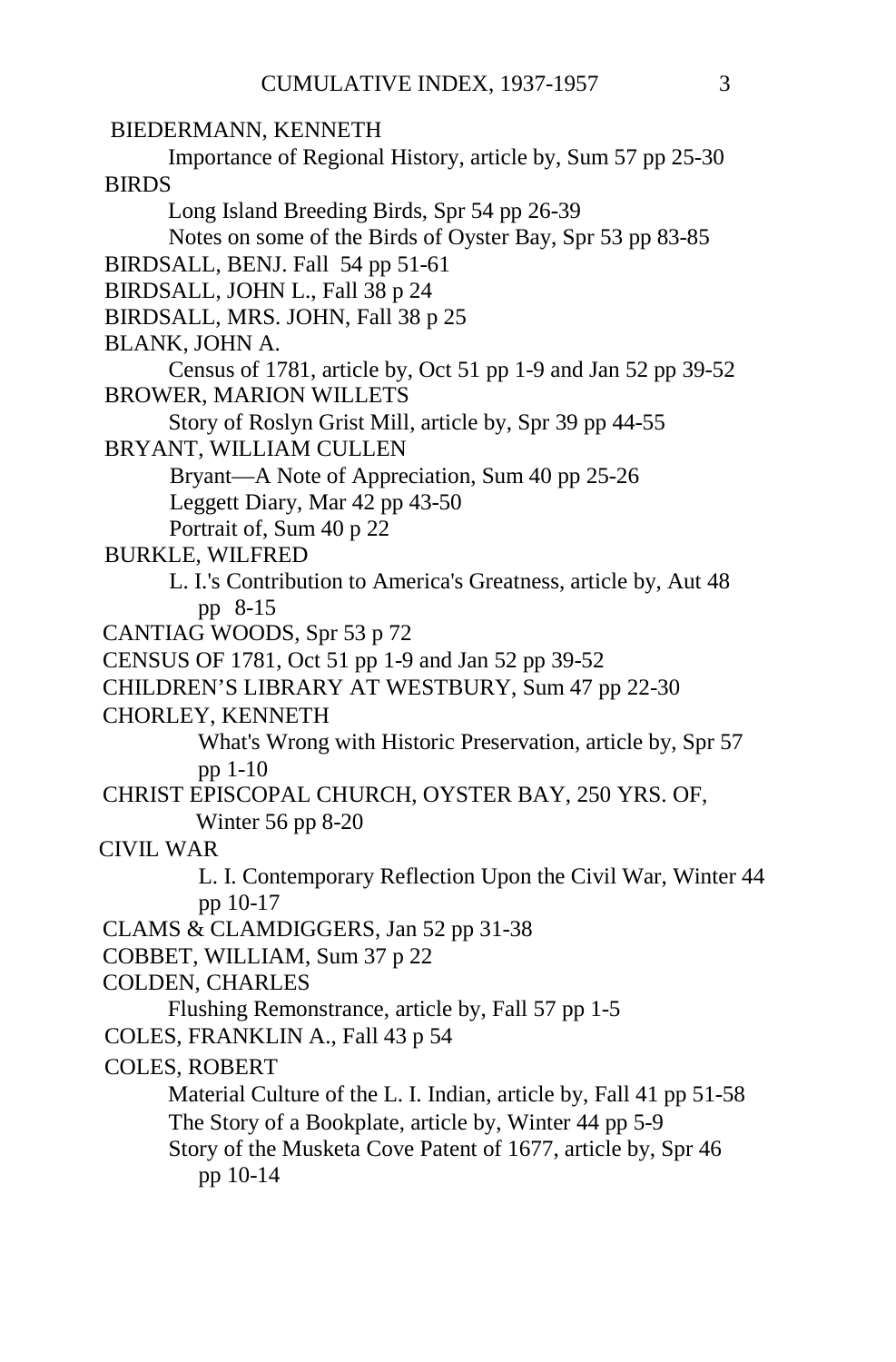COLLINS, HENRY J., Fall 52 pp 45-47 COMBES, GEORGE Early Ministers of Hempstead, article by, Sum 56 pp 1-9 Fifty Original Proprietors of Hempstead, article by, Sum 57 pp 1- 16 First Revolutionary Battle on L. I.—Battle of Hempstead Swamp, article by, Sum 37 pp 9-12 First White Child in Hempstead, article by, Fall 39 pp 8-10 Naming of Hempstead, article by, Fall 38 pp 5-8 (reprinted Fall 55 pp 11-17) COREY, DR. ALBERT Message from the State Historian, Sum 44 p 4 Plans for Rock Hall, article by, Sum 47 pp 44-46 State Historian's Message, Spr 53 p 61 CONNINGHAM, FREDERIC A. L. I. and Currier and Ives, article by, Spr 52 pp 64-75 and Sum 52 pp 86-95 COUNTY HISTORIANS OF KINGS, QUEENS, NASSAU AND SUFFOLK, photograph of, Spr 50 p 6 CURRAN, JAMES B. Catalogue of Society's Library, article by, Spr 46 pp 30-48 CURRIER AND IVES L.I. and Currier and Ives, Sum 52 pp 86-95 and Spr 52 pp 64-75 DARLINGTON, BISHOP JAMES H. Old Homes, article by, Sum 44 pp 13-14 DARLINGTON, OSCAR G. Dramatization of Granting of Dutch Patent, Nov 16, 1644, article by, Winter 44 pp 27-33 DAVISON, ROBERT Book Review, Spr 55 p 30; Fall 56 pp 37-39 Isaac Hicks, Quaker Merchant, 1767-1820, article by, Spr 54 pp 3- 16 DAVIES, MRS. RICHARD PRICE, Fall 38 p 24 DAVIES, WALLACE EVAN Privateering Around Long Island during American Revolution, article by, Fall 37 pp 36-39 DEKAY, DRAKE Dr. James DeKay, Physician and Naturalist, article by, Fall 43 pp 75-78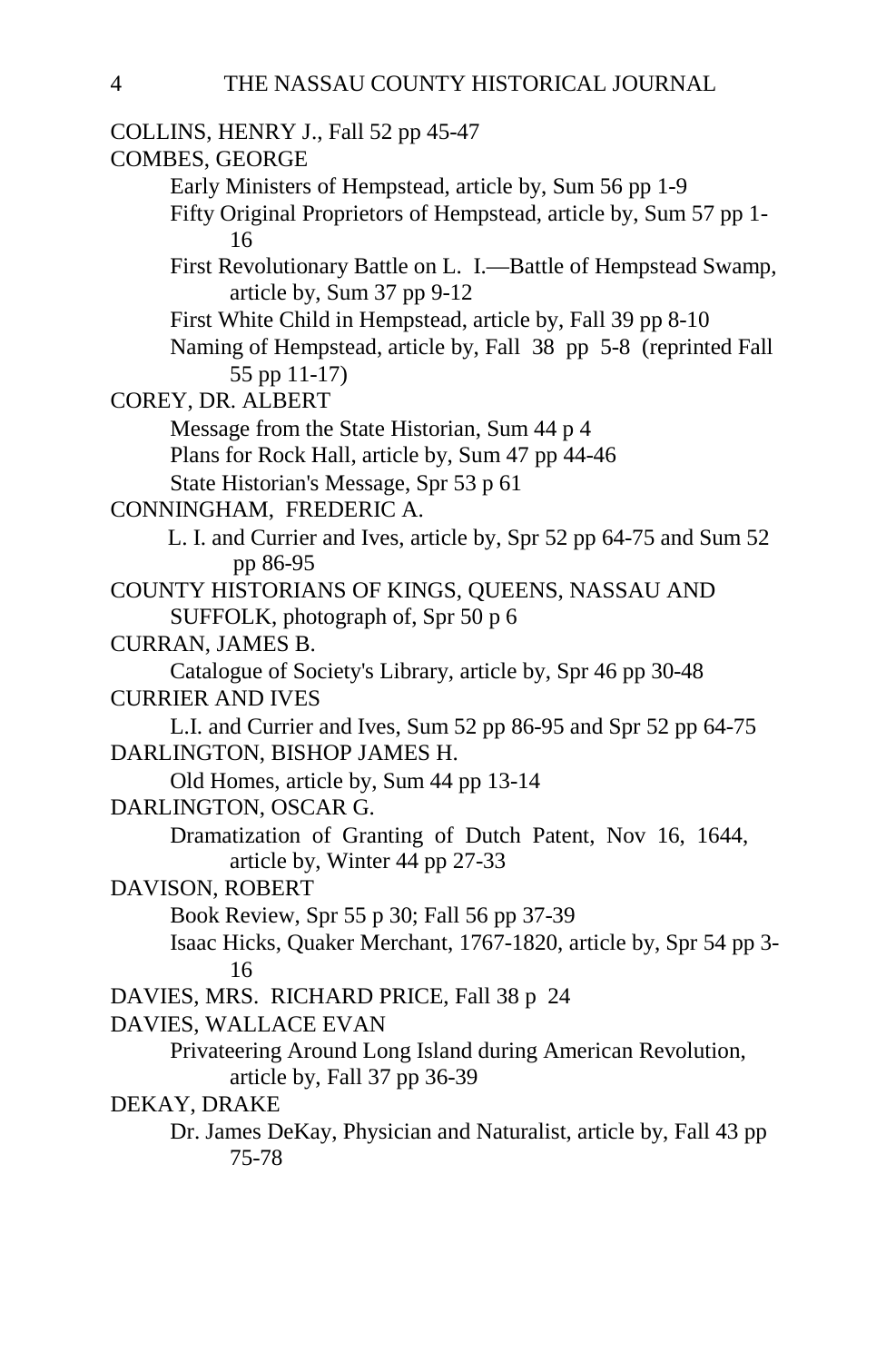| DEKAY, DR. JAMES                                                 |
|------------------------------------------------------------------|
| Dr. James E. DeKay, Physician and Naturalist, Fall 43 pp 75-78   |
| Reminiscences of Dr. James DeKay, Fall 43 pp 72-74               |
| DE MIRANDA, FRANCISCO                                            |
| Portrait of, Sum 37 p 4                                          |
| Visit to L. I. in 1784, Sum 37 pp 5-8 and Fall 37 pp 56-58       |
| DENTON, JOHN, Fall 56 pp 19-26                                   |
| DIERCKS, HELEN WYSE                                              |
| Of Clams and Clamdiggers, article by, Jan 52 pp 31-38            |
| DISTLER, ALAN J.                                                 |
| A Ride to Philadelphia, article by, Fall 46 pp 69-75             |
| DOCTORS OF L.I.                                                  |
| Of Books and Reading, Fall-Winter 40 p 17                        |
| DONGAN, THOMAS                                                   |
| Charter of Liberties, Fall 53 pp 99-103                          |
| <b>DOSORIS</b>                                                   |
| A View of, painting, Fall 43 frontispiece                        |
| Dosoris, East and West Islands, Fall 43 pp 49-54                 |
| <b>DUKE'S LAWS</b>                                               |
| The Hempstead Convention, Sum 40 pp 31-32                        |
| DUNBAUGH, EDWIN L.                                               |
| Famous Steamboat Tragedies on L. I. Sound, Spr 55 pp 4-15        |
| <b>DUTCH PATENT</b>                                              |
| Domain of Dutch Patent, Winter 44 pp 21-23                       |
| Dramatization of Granting of, Winter 44 pp 27-33                 |
| <b>EARLY AMERICAN PAINTING</b>                                   |
| Some Remarks Upon, Spr 41 pp 8-9                                 |
| EARLY INDUSTRIES ON L. I., Fall 41 pp 75-79 and Fall 46 pp 59-65 |
| EARLY L. I. CHURCHES, Winter 50 pp 7-12                          |
| EELGRASS, Fall 46 pp 76-83                                       |
| ECONOPOULY, NICHOLAS                                             |
| Early Industries of L. I., article by, Fall 41 pp 75-79          |
| ELLIOTT, JOHN J.                                                 |
| L. I. Breeding Birds, article by, Spr 54 pp 26-39                |
| EXECUTION ROCK                                                   |
| Story of a Rock, Spr 54 pp 21-25                                 |
| FARON, ADELAIDE M.                                               |
| Benjamin F. Thompson's House, article by, Sum 40 pp 29-30        |
| Mrs. Adelaide M. Faron, Sum 45 pp 41-42                          |
| FIREFIGHTING APPARATUS, Fall 40 p 13                             |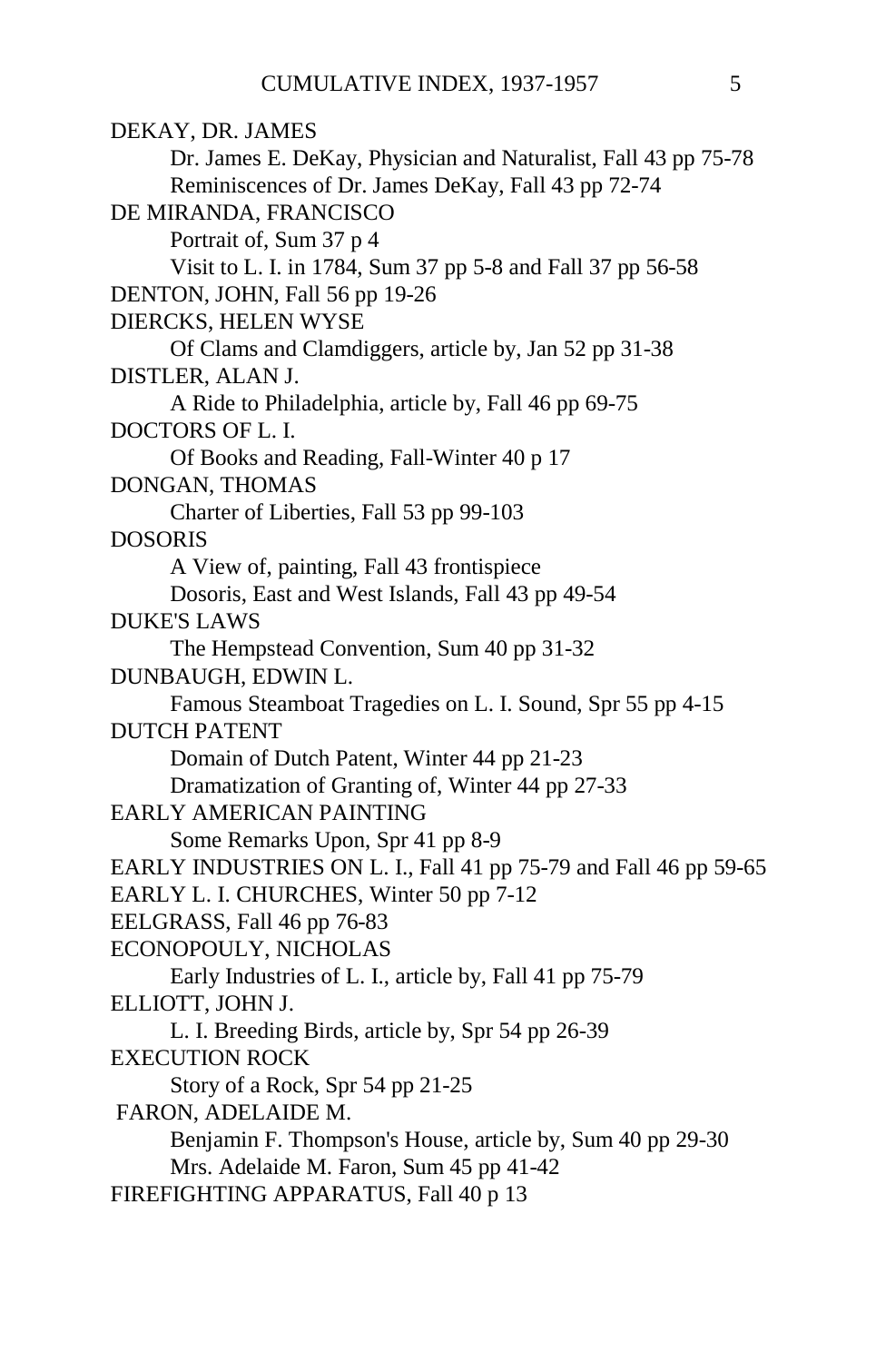FIVE TOWNS Story of Five Towns, Mar 42 pp 30-34 FLOYD, GEN'L WILLIAM, portrait, Spr 41 p 2 FLOYD-JONES, DAVID RICHARD, portrait, Fall 37 p 41 FLUSHING REMONSTRANCE L. I. of the Flushing Remonstrance, Fall 57 pp 20-32 Story of Flushing Remonstrance, Fall 57 pp 6-19 Flushing Remonstrance, Fall 57 pp 1-5 FOLKLORE & DIALECT, Spr 43 pp 19-21 FOLK SONGS, COLONIAL, Winter 50 pp 24-36 FOX, GEORGE Unveiling of Tablet at Council Rock, Mar 42 pp 26-27 FRASER, MARTHA WILLETS MOTT, Winter 50 p 52 FRIEND'S ACADEMY Beginning of, Spr 43 pp 23-26 FRIEND'S SCHOOL FOR NEGROES AT JERICHO, 1817, Fall 46 pp 88-91 GILDERSLEEVE, JOHN S., Spr 52 p 86 GLEN COVE Book Plate of Library, Winter 44 pp 5-9 GRACE EPISCOPAL CHURCH, MASSAPEQUA, 100 YRS OF SERVICE, Sum 44 pp 19-23 HALL, COURTNEY R. Duty of a Local Historical Society in Wartime, article by, Mar 42 pp 14-17 Early Days in Hempstead, article by, Fall 52 pp 11-24 Early L. I. Churches, article by, Winter 50 pp 7-12 Editorial, July 38 pp 64-65 L. I. and the Horse, article by, Fall 56 pp 1-18 Mills of Nassau County, article by, Fall 42 pp 55-60 Progress of Society, Fall 39 pp 19-20 Retrospect, article by, Sum 47 pp 7-10 Some Remarks Upon Early American Painting, article by, Spr 41 pp 8-9 Some Significant Material in the Society's Collection, Fall 37 pp 47-49 Valentine Mott: Nassau County Surgeon, article by, Fall 55 pp 1- 10 HAGEDORN, HERMANN Sagamore Hill, article by, Spr 53 pp 63-72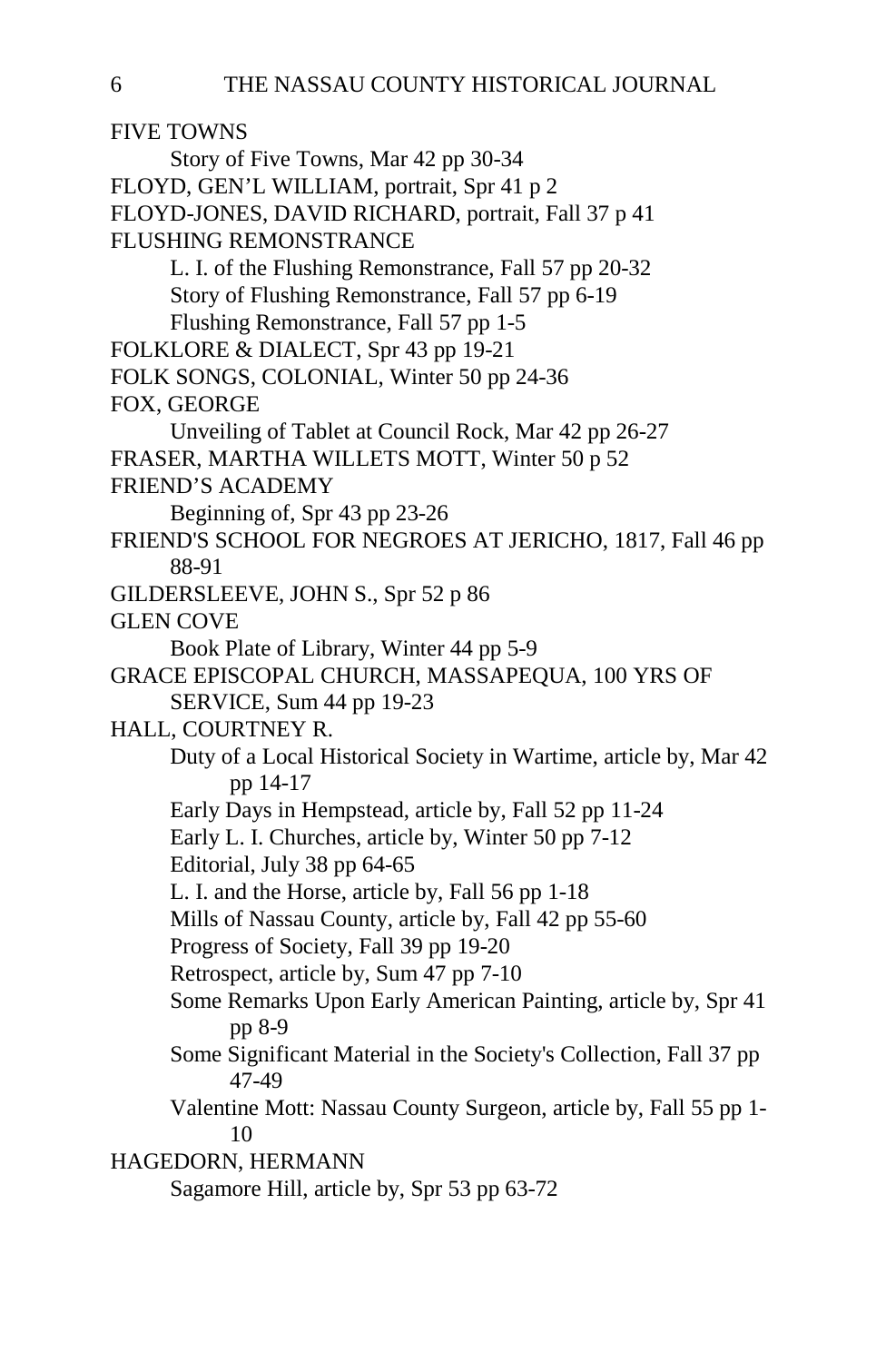HAMMON, JUPITER Early Negro Poet of L. I., Winter 57 pp 1-17 HARTELL, ANNE Slavery on L. I., article by, Fall 43 pp 55-57 HAUSER, GEORGE H. Photograph of, Spr 55 frontispiece President's Page, all issues 1956 and 1957 HEALTH OF OUR FATHERS, Spr 39 pp 37-41 (reprinted Winter 53) HEDGER, HARRY L. Message, Sum 44 pp 5-6 Photograph of, Fall 46 frontispiece HEMPSTEAD Business and Culture, Spr 39 pp 46-50 Early Days in Hempstead, Winter 53 pp 11-23 Early Ministers of Hempstead, Sum 56 pp 1-9 Fifty Original Proprietors of Hempstead, Sum 57 pp 1-16 First White Child in Hempstead, Fall 40 pp 8-10 Hempstead Convention (Duke's Laws), Sum 40 pp 31-32 *Hempstead Inquirer*, first issues, photograph of, Fall 37 p 46 Historic Churches of Hempstead and North Hempstead, Sum 44 pp 28-35 Naming of Hempstead, Fall 38 pp 5-8 (reprinted Fall 55) Tercentenary of Towns of Hempstead and North Hempstead, Fall 43 pp 79-81 and winter 44 pp 18-20 HEMPSTEAD SWAMP, BATTLE OF, Sum 37 pp 9-12 HEWLETT, CHARLES A., Winter 56 pp 35-36 Tercentenary of Towns of Hempstead and North Hempstead, Fall 43 pp 79-81 Hempstead's Tercentenary, Winter 44 pp 18-20 HICKS, ELIAS, photograph of, Fall 37 p 5l HICKS, HENRY, Fall 54 p 83 HICKS, ISAAC Quaker Merchant, 1767-1820, Spr 54 pp 3-16 HICKS, THOMAS, Spr 43 pp 17-18 **HICKSVILLE** Founding of, Aut 48 pp 3-7 HISTORIC PRESERVATION What's Wrong with Historic Preservation, Spr 57 pp 1-10 HISTORIC RESTORATION Techniques & Problems of Historic Restoration, Spr 57 pp 11-16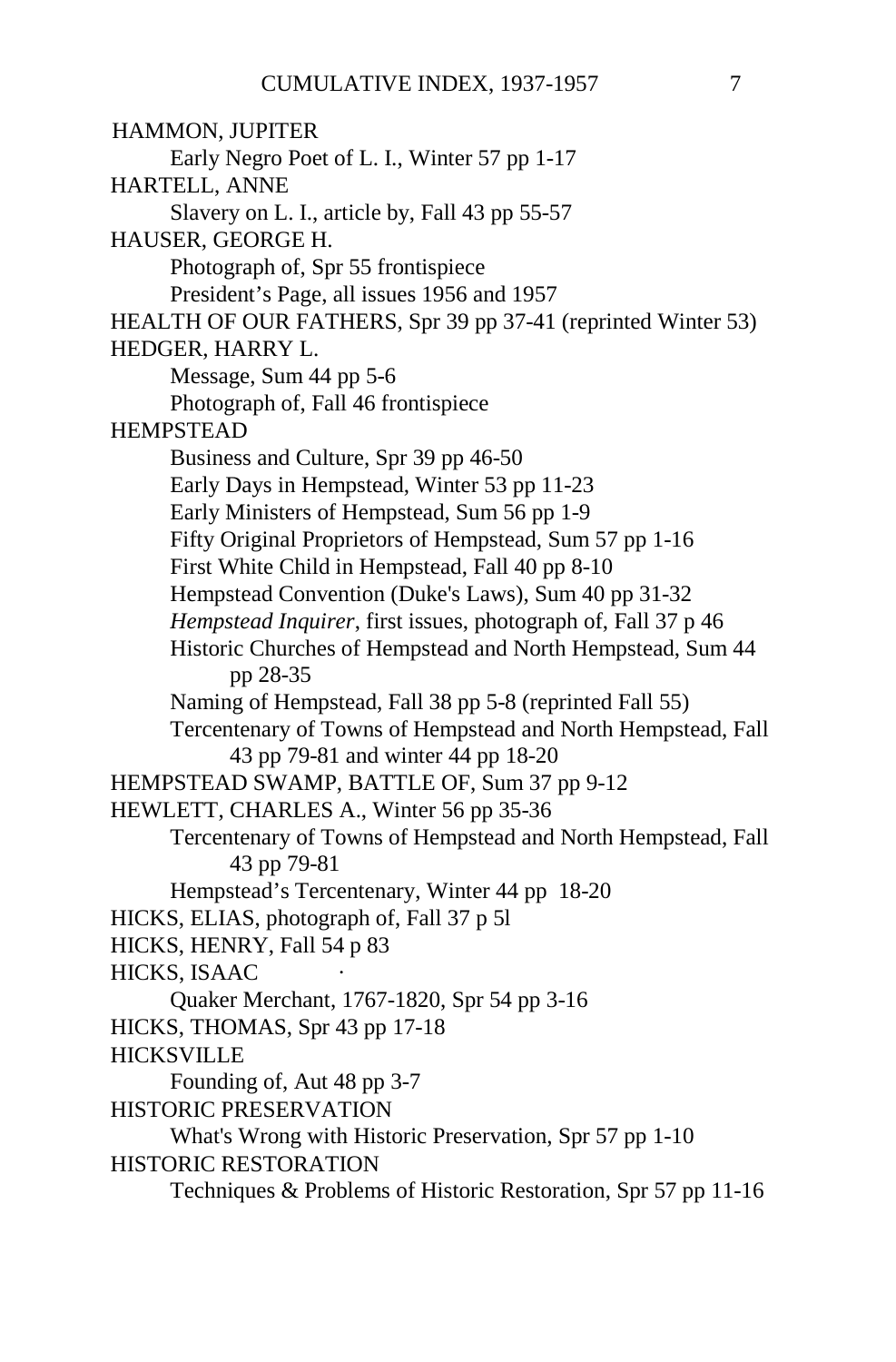HODGES, ARTHUR L. Nassau County and the World's Fair, article by, July 38 pp 60-61 Nassau County in Wartime, article by, Mar 42 pp 5-13 and Spr 43 pp 5-16 HOWELL, NATHANIEL R., Winter 57 p 40 HUNTINGTON POTTERY Of Books and Reading Spr 39 p 61 INDIANS Material Culture of L. I. Indians, Fall 41 pp 5l-58 Indian Alliances and Forts, Lost to History, Spr 57 pp 17-27 Tackapausha, Sum 45 pp 13-19 JACKSON, BIRDSALL Christopher Morley and the Historians, article by, Fall 39 pp 11- 12 Bayman and his Passing, article by, Fall 41 pp 67-70 Dialect, article by, Spr 46 pp l5-16 Family Biography and History, article by, Spr 41 pp 10-12 Folklore and Dialect, article by, Spr 43 pp 19-22 Futility and Faith, article by, Fall 37 pp 40-41 Writing of History, article by, Fall 38 pp 14-16 JACKSON, CAPTAIN, portrait of, Mar 42 p 2 JACKSON, GEN. JACOB SEAMAN, Aut 48 pp 45-46 JAMES, EDGAR S. These Changing Times, article by, Aut 48 pp 30-38 KAISER, WILLIAM K. Colonial Folk Songs, article by, Winter 50 pp 24-36 Curator's Comments, Fall 55 pp 25-27 Tackapausha Preserve, article by, Sum 52 pp 96-103 KERR, FRANK M., Fall 53 pp 136-137 KING, JOHN A., Spr 54 p 41 LADY SUFFOLK N. Currier print, Fall 56 frontispiece LAWRENCE, FRANCIS MEYER Story of a Rock, Spr 54 pp 21-25 LEGGETT DIARY, Mar 42 pp 43-50 LIE, TRYGVE A Tribute to L. I., article by, Spr 50 p 3 LOCAL VISITING COMMITTEE OF NASSAU COUNTY, Sum 45 pp 19-29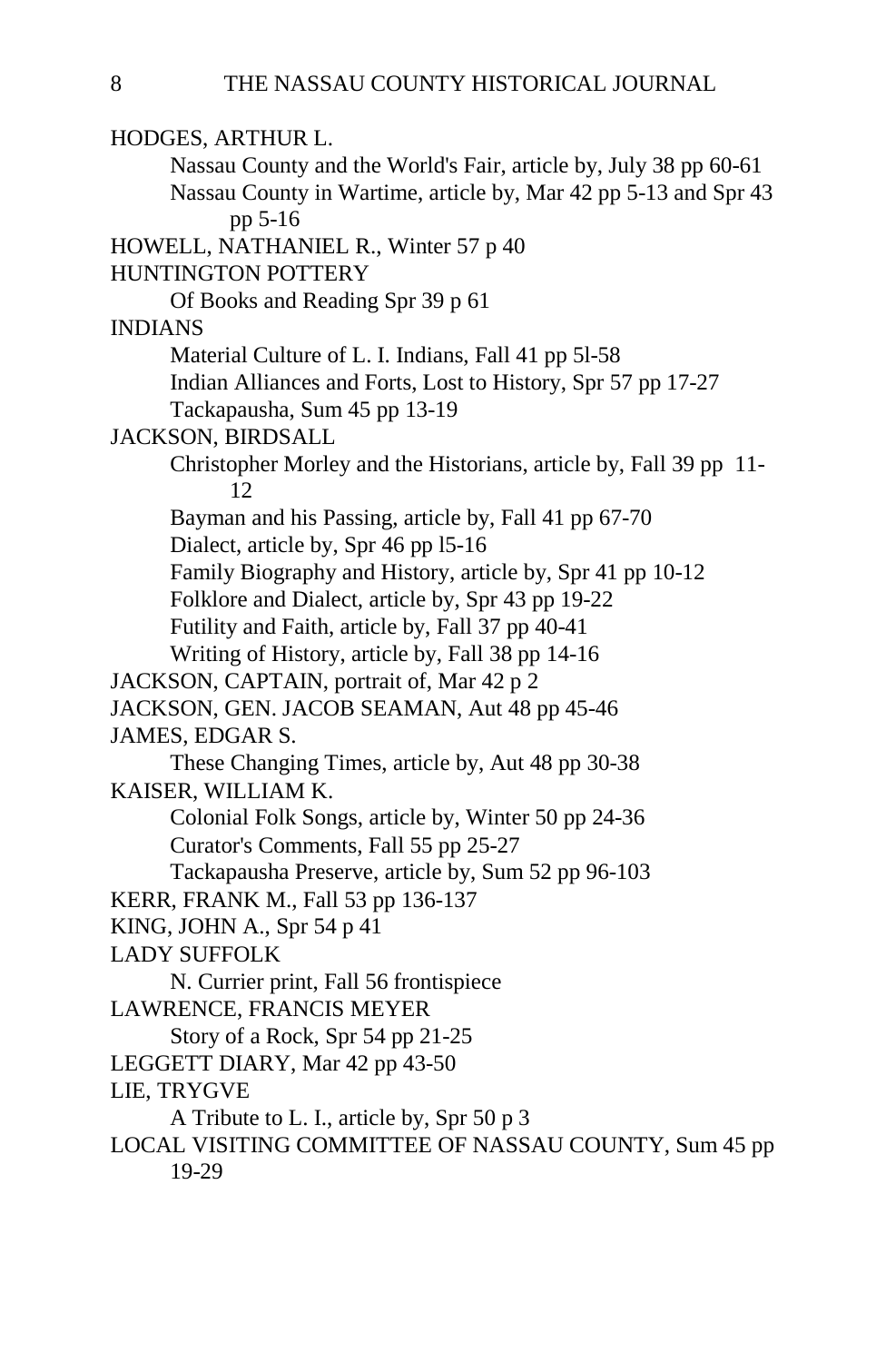LOHSE, ROLAND Benj. Birdsall L. C., article by, Fall 54 pp 5l-61 LONG ISLAND Bibliography, Spr 41 p 17 Breeding Birds, Spr 54 pp 26-39 Contribution to America's Greatness, Aut 48 pp 8-16 Currier and Ives, Sum 52 pp 86-95 and Spr 52 pp 64-75 Early Industries, Fall 41 pp 75-79 and Fall 46 pp 59-65 Early Uses of Water Power, Fall 54 pp 62-75 Francisco De Miranda's visit to, Sum 37 pp 5-8 and Fall 37 pp 56- 58 History of Transportation on, Spr 50 pp 21-27 In American Revolution, Spr 41 pp 5-7 Influence of L. I. Quakerism on Upstate New York, Fall 41 pp 45- 50 L. I. and the Horse, Fall 56 pp 1-18 L. I. of Flushing Remonstrance, Fall 57 pp 20-32 Material Culture of L. I. Indians, Fall 41 pp 5l-58 Motor Parkway, History of, Spr 50 pp 28-40 Plains of, Spr 56 pp 1-33 Secret Agents under Gen. Washington, Sum 45 pp 5-12 Slavery on, Fall 43 pp 55-71 Under Martial Law, Fall 42 pp 70-83 Whaling on, Fall 41 pp 80-81 LOYALISM IN NASSAU COUNTY, Oct 5l pp 10-19 LUDLUM, CHARLES L. I. Contemporary Reflection upon the Civil War, article by, Winter 44 pp 10-17 LUKE, MYRON H. Book Reviews, Fall 55 pp 30-32 and Fall 56 pp 39-40 L. I. of the Flushing Remonstrance, article by, Fall 57 pp 20-32 MACLEAN, JAMES N. Effort to save Tryon Hall, article by, Sum 37 pp 13-14 MALVERNE Malverne Story, Aut 48 pp 24-29 Malverne Village Flag, photograph of, Winter 56 frontispiece Making of the Malverne Flag, Winter 56 pp 1-7 MARSHALL, BERNICE see Bernice Schultz MATINECOCK MEETING HOUSE, photograph of, Spr 39 p 34 MAYO PATENT, Winter 50 p 44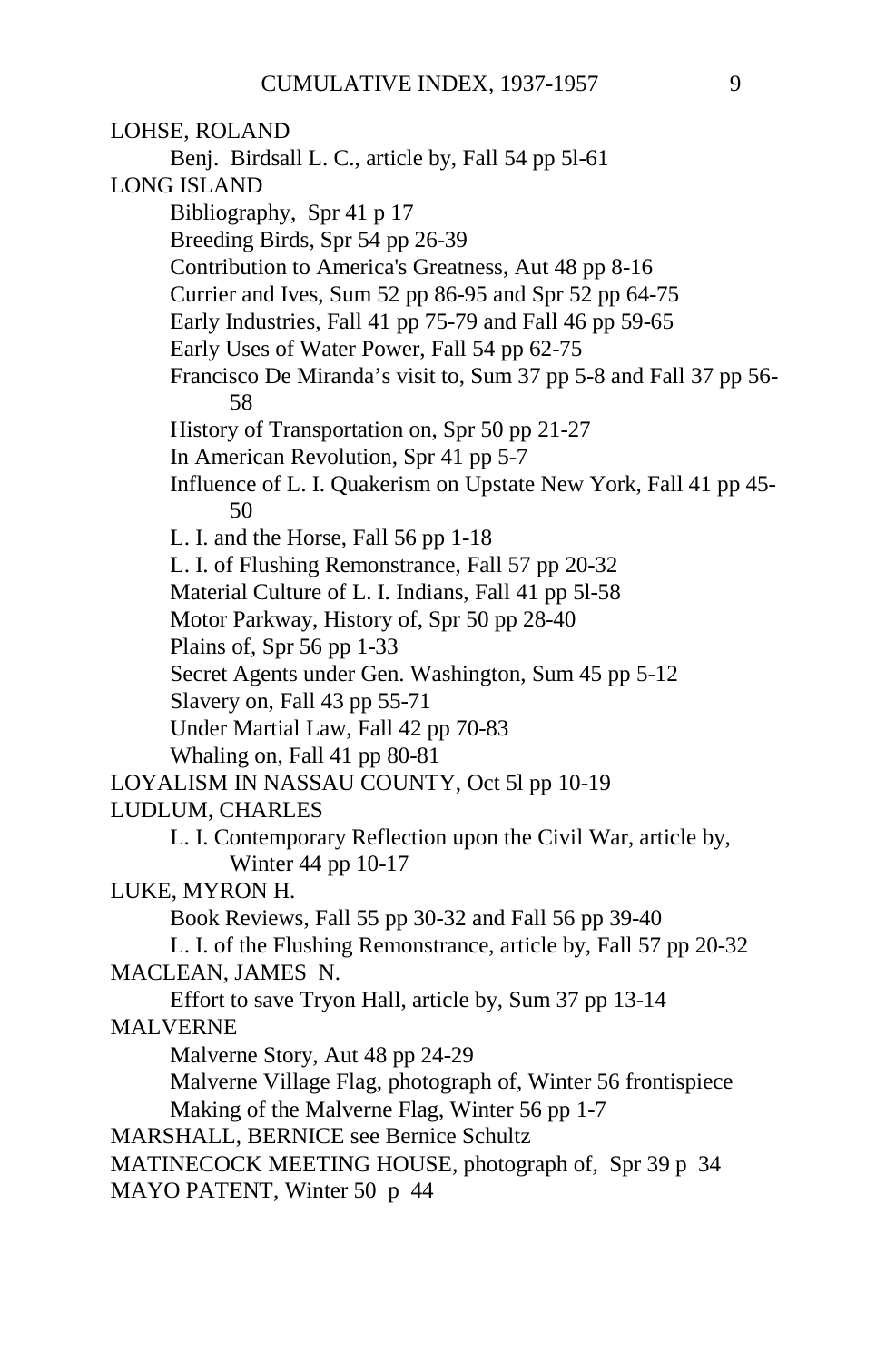### McGEE, DOROTHY HORTON Adventures in Historical Writing, article by, Winter 57 pp 18-29 MERRITT, JESSE, Sum 57 pp 31-33 Domain of Dutch Patent, article by, Winter 44 pp 21-23 Founding of Hicksville, article by, Aut 48 pp 3-7 Historical Notes, each issue of the journal from the Summer of 1937 through the Summer of 1957 Laying of the Cornerstone of Old County Courthouse, article by, Sum 56 pp 10-18 L. I. in the American Revolution, article by, Spr 41 pp 5-7 Morton Lodge, article by, Sum 40 pp 27-28 New York Colony Paper Mill, Fall 46 pp 84-87 One L. I. Neck of Land: Dosoris, East and West Island, article by, Fall 43 pp 49-54 Photograph of, Spr 50 pp 16, 20 Some Yesterdays of Rock Hall, article by, Sum 47 pp 46-51 Thomas Dongan and the Charter of Liberties, article by, Fall 43 pp 99-l05 Thomas Hicks, N. A., article by, Spr 43 pp 17-18 MEXICO, WRECK OF, Currier and Ives print of, Spr 52 frontispiece MILLER, CHARLES HENRY Art Exhibit, Winter 50 pp 48-49 MILLS Mills of Nassau County, Fall 42 pp 55-59 New York Colony Paper Mill, Fall 46 pp 84-87 Story of Roslyn Grist Mill, Spr 39 pp 44-55 MITCHELL, MYRON C., Spr 53 p 96 MORTON MASONIC LODGE Members who served in Congress, Sum 37 p 21 Morton Lodge, Sum 40 pp 27-28 MOTT, VALENTINE Nassau County Surgeon, Fall 55 pp 1-10 MOUNT, WILLIAM SIDNEY, Fall-Winter 40 p 18 L. I. Genre Painter, Fall 38 pp 9-13 Coming to the Point, painting by, Fall 38 Frontispiece MULFORD, CORNELL A., Winter 57 pp 38-39 L. I. Genre Painter, William Sidney Mount, article by, Fall 38 pp 9-13 250 Years of Christ Episcopal Church, Oyster Bay, article by, Winter 56 pp 8-20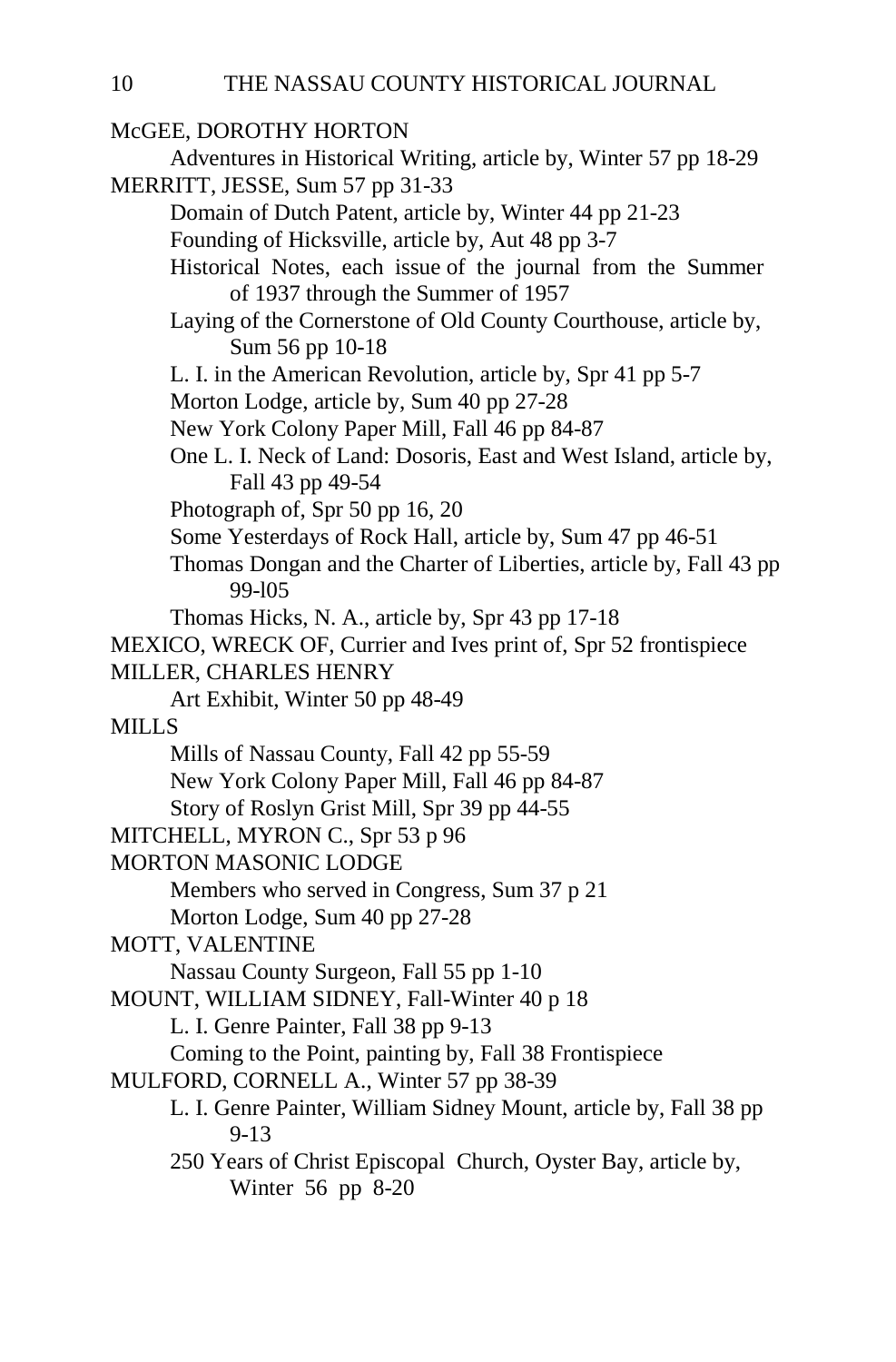MUSKETA COVE PATENT OF 1677, Spr 46 pp 10-14 NASSAU COUNTY Golden Jubilee, Spr 50 pp 5-16 Historical Markers, Spr 50 pp 56-62 In Wartime, Mar 42 pp 5-13 and Spr 43 pp 5-16 Local Visiting Committee, Sum 45 pp 19-29 Loyalism in, Oct 51 pp 10-19 Mills of, Fall 42 pp 55-59 Old Courthouse Cornerstone Laying, Sum 56 pp 10-18 Unrecorded History, Spr 55 pp 16-20 NASSAU COUNTY HISTORICAL SOCIETY Acquisitions to Collections, all issues Sum 37 thru Fall 41, Fall 42, Spr and Fall 43, Fall 46, Spr 52, Fall 56 Catalogue of Library, Spr 46 pp 30-52 NEW YORK PUBLIC LIBRARY Miracle of Books and N. Y. Public Library, Fall 37 pp 31-35 NICHOLS, FREDERICK D. Techniques and Problems of Historic Restoration, article by, Spring 57 pp 11-16 NOMER, HAROLD A. Beginnings of Friend's Academy, article by, Spr 43 pp 23-26 NORRIS, HARRIETTE Powell Land Purchase, article by, Sum 44 pp 15-18 NORTH HEMPSTEAD Historic Churches of Hempstead and North Hempstead, Sum 44 pp 28-35 Tercentenary of, Fall 43 pp 79-81and Winter 44 pp 18-20 NYE, RUSSEL B. Bryant—A Note of Appreciation, article by, Sum 40 pp 25-26 Society and Local History, article by, Sum 40 pp 39-40 Theodore Roosevelt as an Historian, article by, Fall 39 pp 3-7 (reprinted Spr 53) OLD WOODBURY SCHOOL, 1830 pencil sketch, Winter 50 p 18 OLLMANN, MARY JOAN History of Transportation on L. I., article by, Spr 50 pp 21-27 ONDERDONK, WILLIAM H. Onderdonk Letters, Fall 41 pp 97-100 ONDERDONK, HENRY MOSCROP, Aut 48 pp 30-38 OVERTON, JACQUELINE, Fall 54 p 82 Book Reviews, each issue from Sum 37 thru Spr 43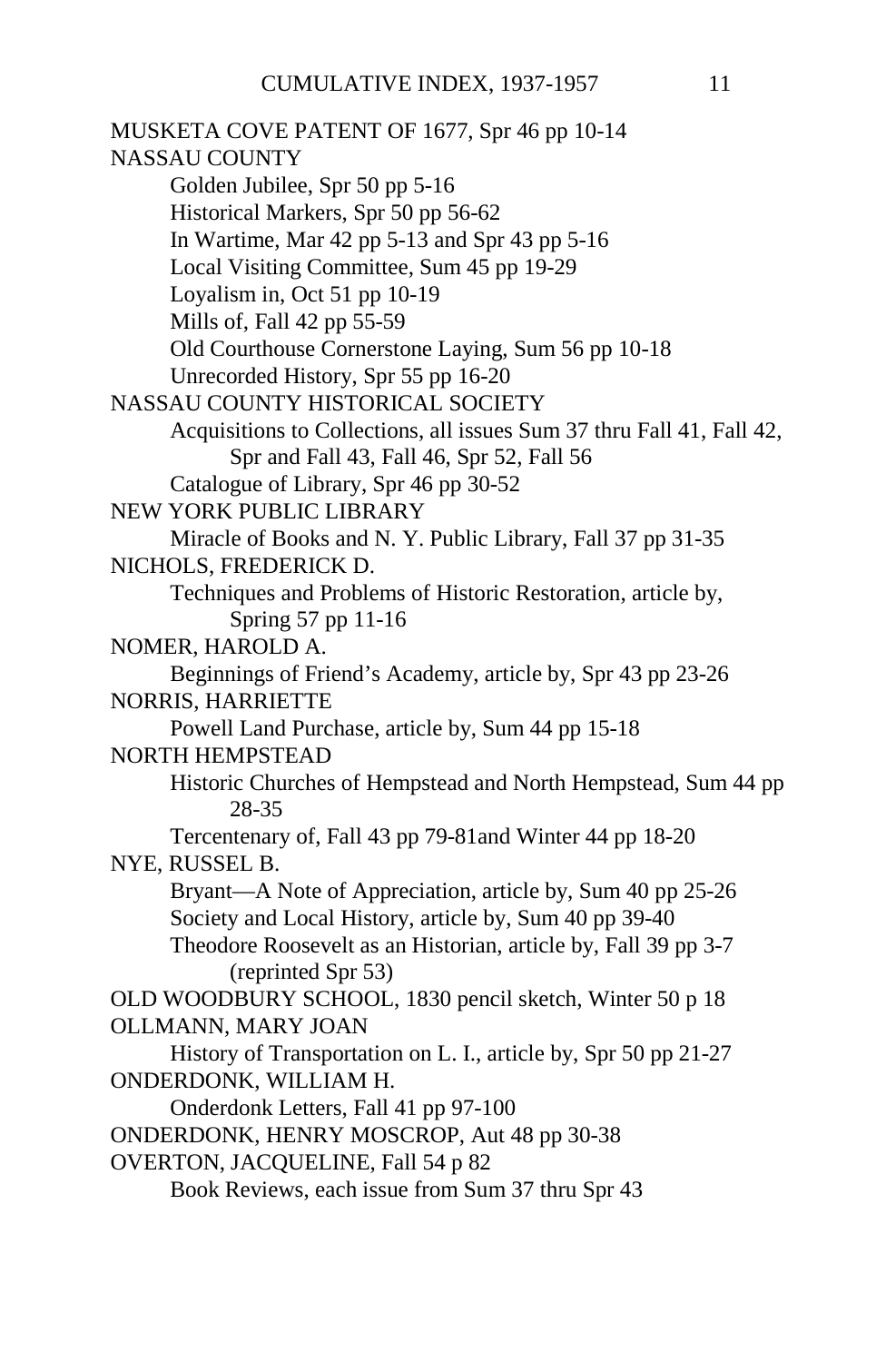Windows of the Past, article by, Sum 47 pp 22-30 OYSTER BAY Story of, Fall 53 pp 106-115 PALTSITS, VICTOR HUGO Miracle of books and N. Y. Public Library, article by, Fall 37 pp 32-35 PATTERSON, A. HOLLY Message, Spr 53 p 59 PATTERSON, EDWARD Indian Alliances and Forts; Lost to History, article by, Spr 57 pp 17-27 Nassau's Unrecorded History, article by, Spr 55 pp 16-20 PEARL, NATHALIE L. I. Secret Agents of Gen'l Washington, article by, Sum 45 pp 5- 12 PENNYPACKER, ETIE HEDGES Francisco De Miranda's Visit to L. I. in 1784, article by, Sum 37 pp 5-8 and Fall 37 pp 56-58 PENNYPACKER, MORTON, Fall 56 pp 41-42 PETERS, GEORGE H. Hicks Centennial, article by, Fall 53 p 135 Tackapausha, article by, Sum 45 pp 13-18 PETERS, MARY K. Address at Unveiling of Tablet to George Fox, Mar 42 pp 26-27 PETTIT, WILLIAM S., Sum 47 pp 5-6 Our Visit to Rock Hall, article by, Spr 46 pp 5-9 Photograph of, Sum 47 frontispiece President's message, Aut 48 pp 1-2 PLANDOME Incidents in Plandome History, Aut 48 pp 17-23 PLUME GRASS, Sum 45 pp 30-34 POUND, ARTHUR Influence of L. I. Quakerism on Upstate N. Y., article by, Fall 41 pp 45-50 POWELL LAND PURCHASE, Sum 44 pp 15-18 PRIVATEERING AROUND L. I. During the American Revolution, Fall 37 pp 36-39 QUAKERS Beginnings of Friends Academy, Spr 43 pp 23-26 Flushing Remonstrance Issue, Fall 57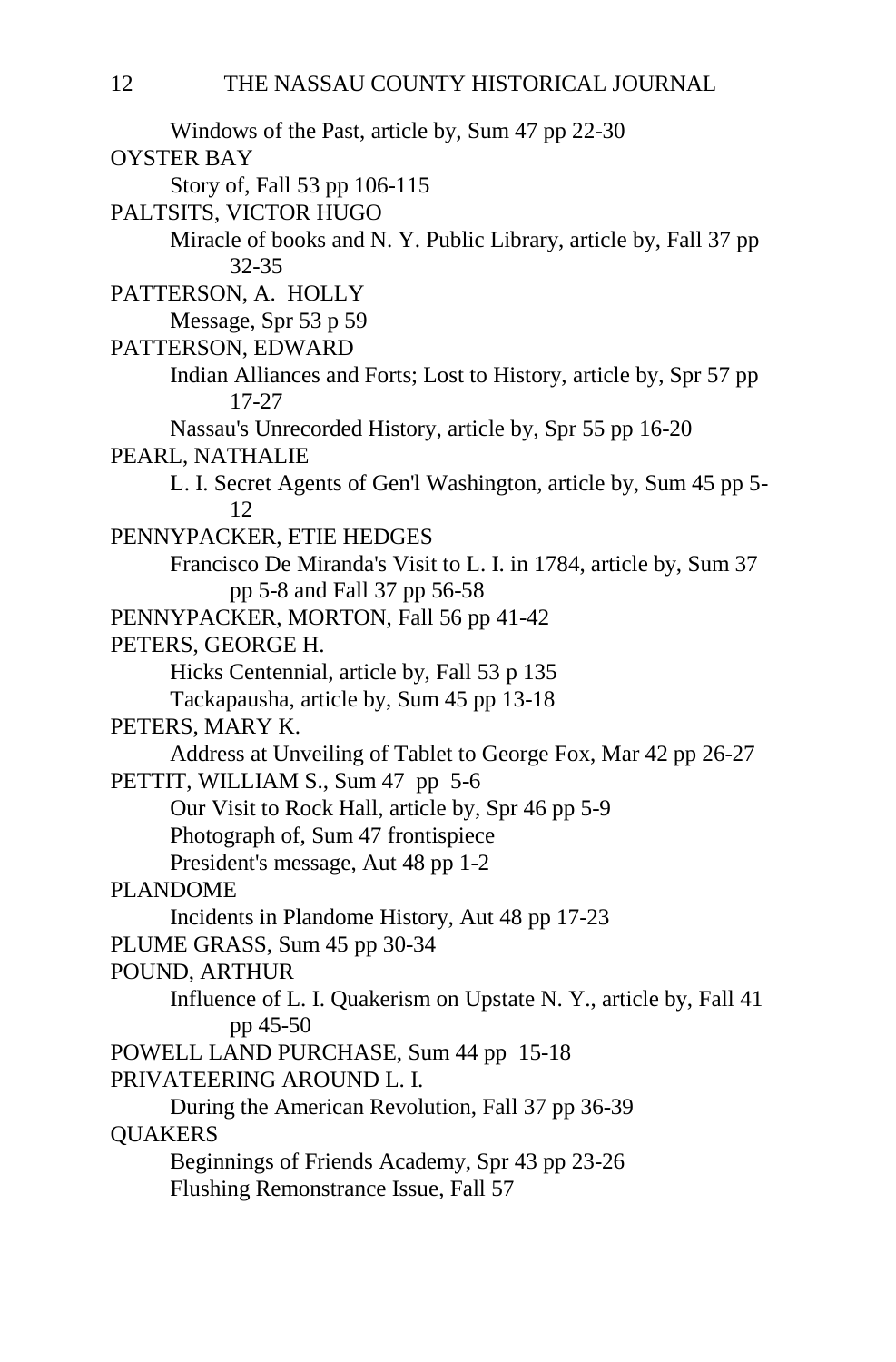| Influence of L. I. Quakerism on Upstate N. Y., Fall 41 pp 45-50   |  |
|-------------------------------------------------------------------|--|
| Quaker School for Negroes at Jericho, 1817, Sum 57 pp 17-24       |  |
| <b>REGIONAL HISTORY</b>                                           |  |
| Importance of, Sum 57 pp 25-30                                    |  |
| <b>RELIGION</b>                                                   |  |
| Christ Episcopal Church, Oyster Bay, Winter 56 pp 8-20            |  |
| Early L. I. Churches, Fall 41 pp 75-79                            |  |
| Early Ministers of Hempstead, Sum 56 pp 1-9                       |  |
| Flushing Remonstrance Issue, Fall 57                              |  |
| Fox, George, Mar 42 pp 26-27                                      |  |
| Grace Episcopal Church, Massapequa, Sum 44 pp 19-23               |  |
| Historic Churches of Hempstead and North Hempstead, Sum 44 pp     |  |
| 28-35                                                             |  |
| <b>ROCK HALL</b>                                                  |  |
| Our Visit to Rock Hall, Spr 46 pp 5-9                             |  |
| Photograph, Spr 46 frontispiece                                   |  |
| Plans for Rock Hall, Sum 47 pp 44-46                              |  |
| Some Yesterdays of Rock Hall, Sum 47 pp 46-50                     |  |
| ROSLYN GRIST MILL, Spr 39 pp 44-53                                |  |
| Photograph of, Fall 42 frontispiece                               |  |
| ROOSEVELT, THEODORE                                               |  |
| Laying of Cornerstone, Old County Courthouse, Sum 56 pp 10-18     |  |
| Notes on Some Birds of Oyster Bay, Spr 53 pp 83-85                |  |
| Portrait of, Fall 39 p 1                                          |  |
| Roosevelt Bird Sanctuary, photograph of, Fall 41 p 92             |  |
| Theodore Roosevelt as an Historian, Fall 40 pp 3-7 (reprinted Spr |  |
| 53)                                                               |  |
| SADDLE ROCK GRIST MILL, Winter 50 pp 5-6                          |  |
| Photograph of, Winter 50 p 4                                      |  |
| SAFFORD, HENRY B., Fall 56 pp 43-44                               |  |
| Construction of an Historical Novel, article by, Mar 42 pp 18-25  |  |
| Dominie Speaks his Peace, article by, Sum 47 pp 11-21             |  |
| SAFFORD, MARY J.                                                  |  |
| Rock Hall, poem by, Fall 46 pp 66-68                              |  |
| SAGAMORE HILL, Spr 53 pp 63-72                                    |  |
| Photograph of, Spr 53 frontispiece                                |  |
| SANDERS, WILLIAM                                                  |  |
| Early Uses of Water Power on Long Island, article by, Fall 54     |  |
| pp 62-75                                                          |  |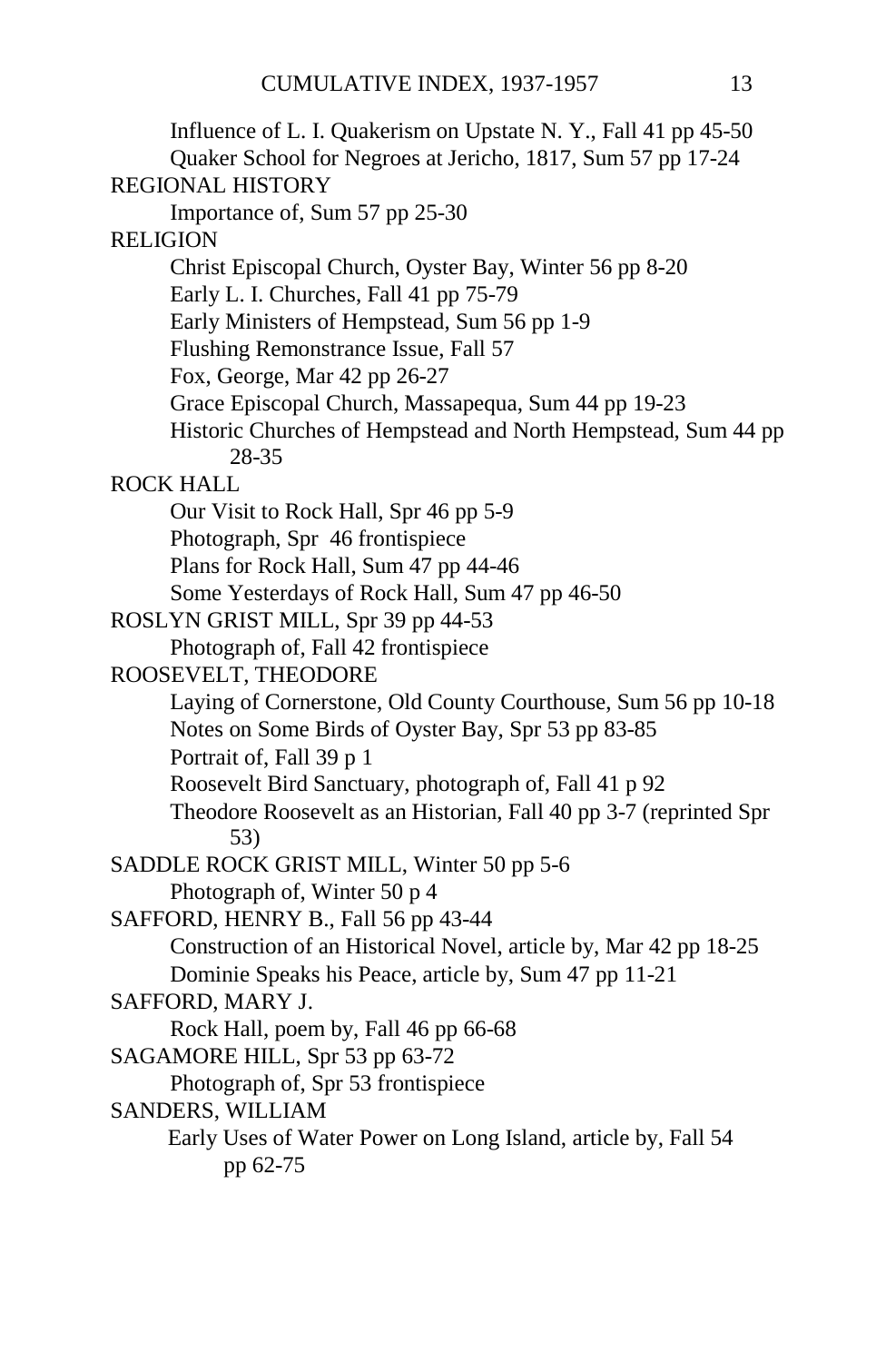SCHULTZ, BERNICE Health of Our Fathers, article by, Spr 39 pp 37-41 (reprinted Fall 52) Hempstead Convention, article by, Sum 40 pp 31-32 Master Walt, article by, Winter 50 pp 19-23 SEAMAN, PHEBE UNDERHILL, Winter 57 pp 36-37 SEANOR, ELIZABETH Book Reviews by, Fall 53 pp 132-133 SHARPLESS, CAROLINE HAUXHURST, Spr 39 p 62 SLAVERY ON LONG ISLAND; Fall 43 pp 55-71 SLOOP 'RICHARD UDALL' OF GREAT NECK, Winter 50 pp 13-17 SMITH, JULIAN DENTON Aunt Della [Fish Smith], article by, Winter 56 pp 21-29 Eelgrass, article by, Fall 46 pp 76-83 Gardens of my Great Grandmother, article by, Sum 44 pp 7-1 Grandpa Denton—Country Doctor, article by, Fall 56 pp 19-26 Ma'shin Seas'n, article by, Sum 47 pp 31-37 Plum Grass, article by, Sum 45 pp 30-34 Three Valentines, article by, Fall 41 pp 59-66 Wild Flowers along Wantagh Parkway, article by, Spr 50 pp 41-48 SMITH, LOUISE CARTER History of L. I. Motor Parkway, article by, Spr 50 pp 28-40 SMITH, THOMAS Revolutionary letters of, Fall 43 pp 90-92 SPELLMAN, JEAN Local Visiting Committee of Nassau County, article by, Sum 45 pp 19-29 SPRAGUE, J. RUSSEL Photograph of, Spr 50 p 15 STATE AND LOCAL HISTORY AND AMERICANISM, Spr 50 pp 17-18 STEAMBOAT TRAGEDIES ON L. I. SOUND, Spr 55 pp 4-15 STEVENS, SYLVESTER K. State & Local History and Americanism, article by, Spr 50 pp 17- 18 STIMSON, HENRY L. Photograph of, Mar 42 p 4 STRAUSS, FELIX F. Book Review by, Fall 55 pp 28-29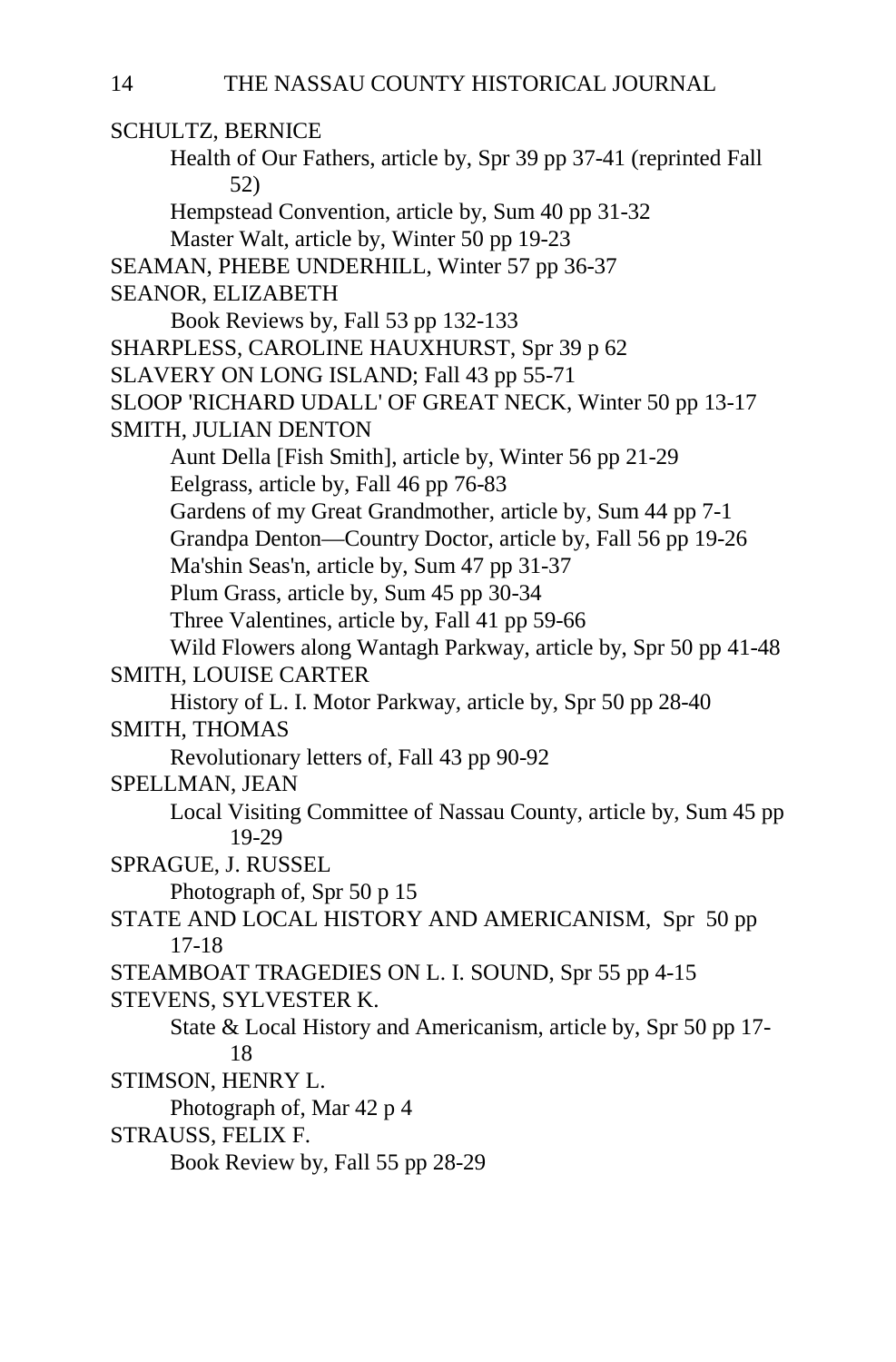```
TACKAPAUSHA, Sum 45 pp 13-18
TACKAPAUSHA PRESERVE, Sum 52 pp 96-103
TAMLYN, JEAN
     Early Industries on L. I., article by, Fall 46 pp 59-65
TERCENTENARY OF TOWNS OF HEMPSTEAD AND NORTH
     HEMPSTEAD, Fall 43 pp 79-81and Winter 44 pp 18-20
THOMAS, WILLIAM S.
     Incidents of Plandome History, article by, Aut 48 pp 17-23
THOMPSON, BENJAMIN F.
     House, Sum 40 pp 29-30
     House, photograph of, Sept 41 p 42
TOWN GOVERNMENT
     Its Development and Efficiency, Winter 44 pp 24-26
TRANSPORTATION
     History of L. I. Motor Parkway, Spr 50 pp 28-40
     History of, on L. I., Spr 50 pp 21-27
TREBOR, HAYNES
     Story of Flushing Remonstrance, article by, Fall 57 pp 6-19
TRYON HALL
     Efforts to Save, Sum 37 pp 13-14
     Etching of, Sum 37 p 13
UNDERHILL, CAPT. JOHN, Spr 39 pp 42-43
UNDERHILL, DANIEL, Oct 51 pp 28-29
VAN ALLEN, GEORGE R.
     Making of Malverne Flag, article by, Winter 56 pp 1-57
     Malverne, Spr 55 p 29
     Malverne Story, article by, Aut 48 pp 24-29
VAN NOSTRAND, A. N.
     Mills of Nassau County, article by, Fall 42 pp 55-60
VERTANES, CHARLES A.
     Jupiter Hammon, early Negro Poet of L. I., article by, Winter 57 
           pp 1-17
VIELBIG, JOSEPH H.
     Loyalism in Nassau County, article by, Oct 51 pp 10-19
WALLACE, HARRIET, Spr 53 p 97
WANTAGH
     Gen. Jacob Seaman Jackson, Aut 48 pp 45-46 
WARNER, EARLE S.
     Town Government, its Development and Efficiency, article by,
           Winter 44 pp 24-26
```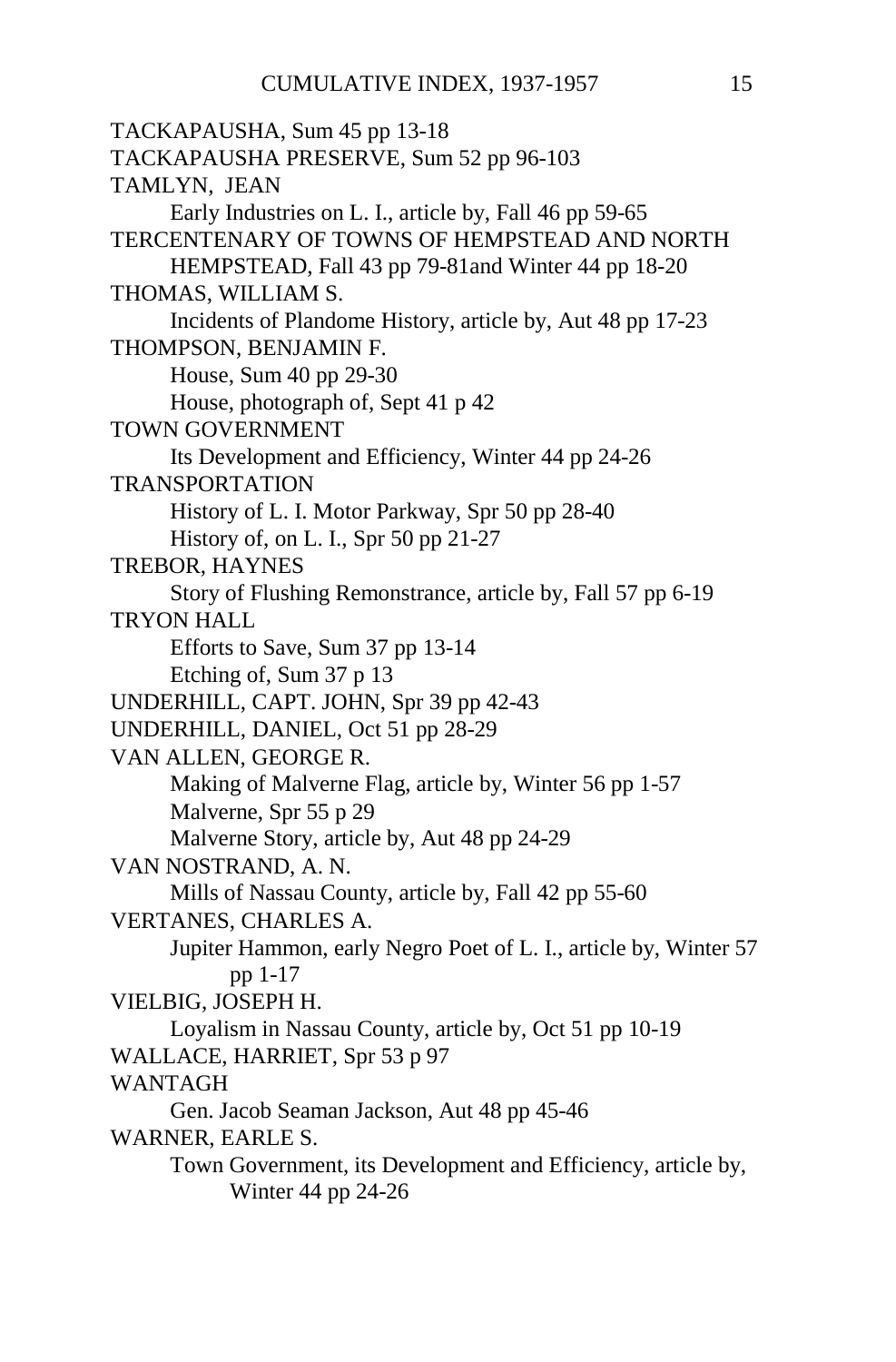WATER POWER Early uses on L. I., Fall 54 pp 62-75 Mills of Nassau County, Fall 42 pp 55-60 WATTERSON, JOSEPH Fall 1946 Meeting, Fall 46 pp 92-94 WATSON, WINSLOW C. Plains of Long Island, article by, Spr 56 pp 1-36 WEAVER, BETTY Whaling on L. I., article by, Fall 41 pp 80-81 WEBER, FLORENCE T. 100 Years of Service, Grace Episcopal Church, Massapequa, article by, Sum 44 pp 19-23 WEEKES, ALICE DELANO Reminiscences of Dr. James DeKay, article by, Fall 43 pp 72-75 WEEKS, EDWIN WILLETS, Fall 52 p 44 WHALING ON L. I., Fall 41 pp 70-81 WHITMAN, WALT Master Walt, Winter 50 pp 19-23 Whitman at Twenty, pencil sketch of, Winter 50 p 18 WILD FLOWERS Along Wantagh Parkway, Spr 50 pp 41-48 WILLIS-TITUS-MOTT GENEALOGY, Spr 41 pp 26-38 WOODSON, WILLIAM Historic Churches of Hempstead and North Hempstead, article by, Sum 44 pp 28-35 YOUNGS, DANIEL Goods and Chattels of, Sum 47 pp 38-43 YOUNGS FAMILY PAPERS Photograph of, Fall 37 p 45